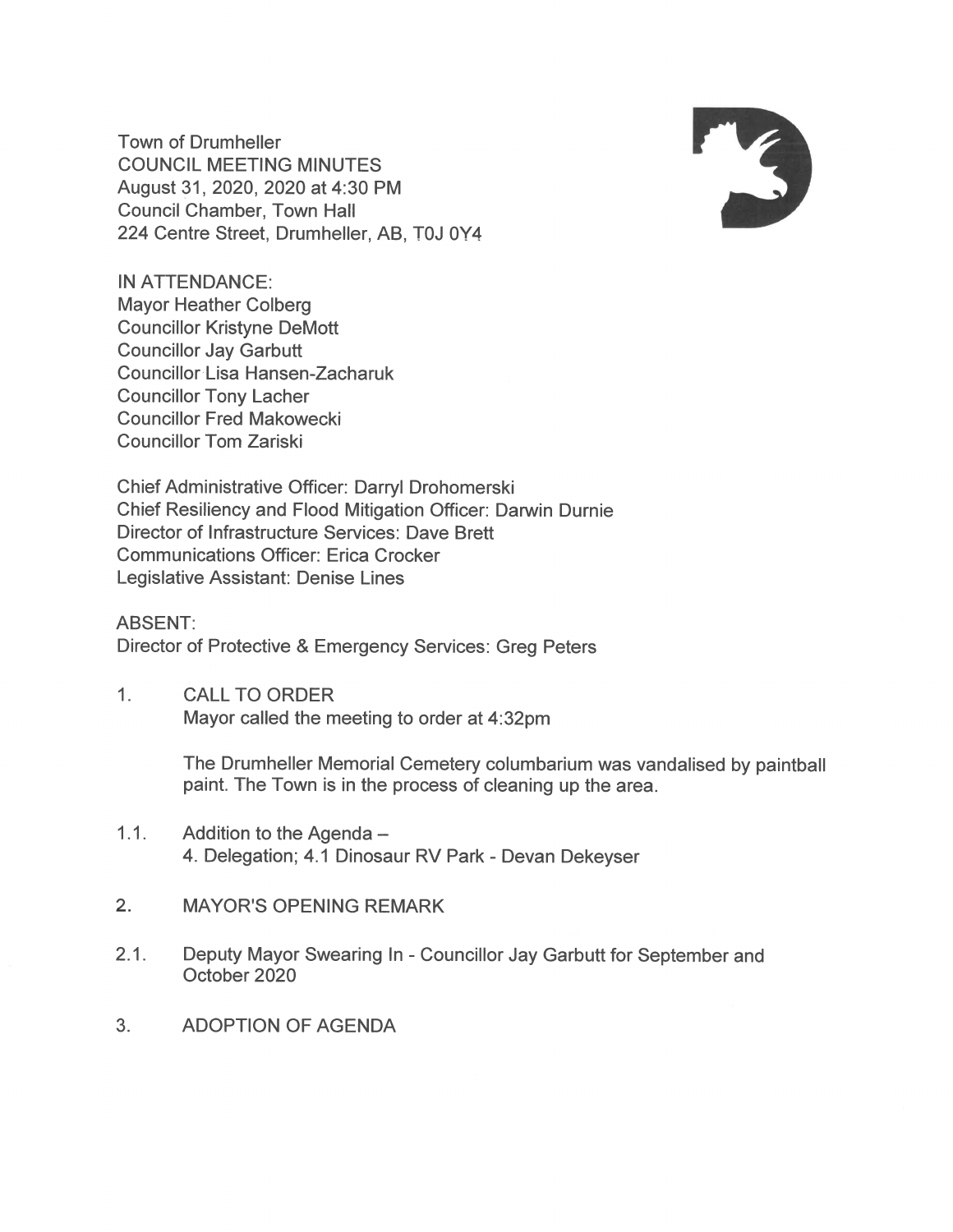Agenda for August 31, 2020 Regular Council Meeting.  $3.1.$ 

M2020.189 Moved by Lacher, DeMott that Council adopt the August 31, 2020 Regular Council meeting agenda as amended.

**Carried unanimously** 

- **DELEGATIONS**  $4.$
- Dinosaur RV Park Devan Dekeyser  $4.1.$ D. Dekeyser explained how they came to learn about the water leak at the RV park and if there could be forgiveness to the sewage disposal portion on the utility bill.
- $5<sub>1</sub>$ **MINUTES**
- Minutes for the August 4, 2020 Regular Council Meeting  $5.1.$

M2020.190 Moved by Zariski, Garbutt that Council adopt the August 4, 2020 Regular Council meeting minutes as presented.

Carried unanimously

- $5.1.$ MINUTES OF MEETING PRESENTED FOR INFORMATION
- Municipal Planning Commission August 4, 2020 Meeting Minutes  $5.1.1.$

M2020.191 Moved by Zariski, Hansen-Zacharuk that Council accept the minutes of the August 4, 2020 Municipal Planning Commission meeting for information.

Carried unanimously

- **REQUEST FOR DECISION AND REPORTS** 6.
- CHIFF ADMINISTRATIVE OFFICER  $6.1.$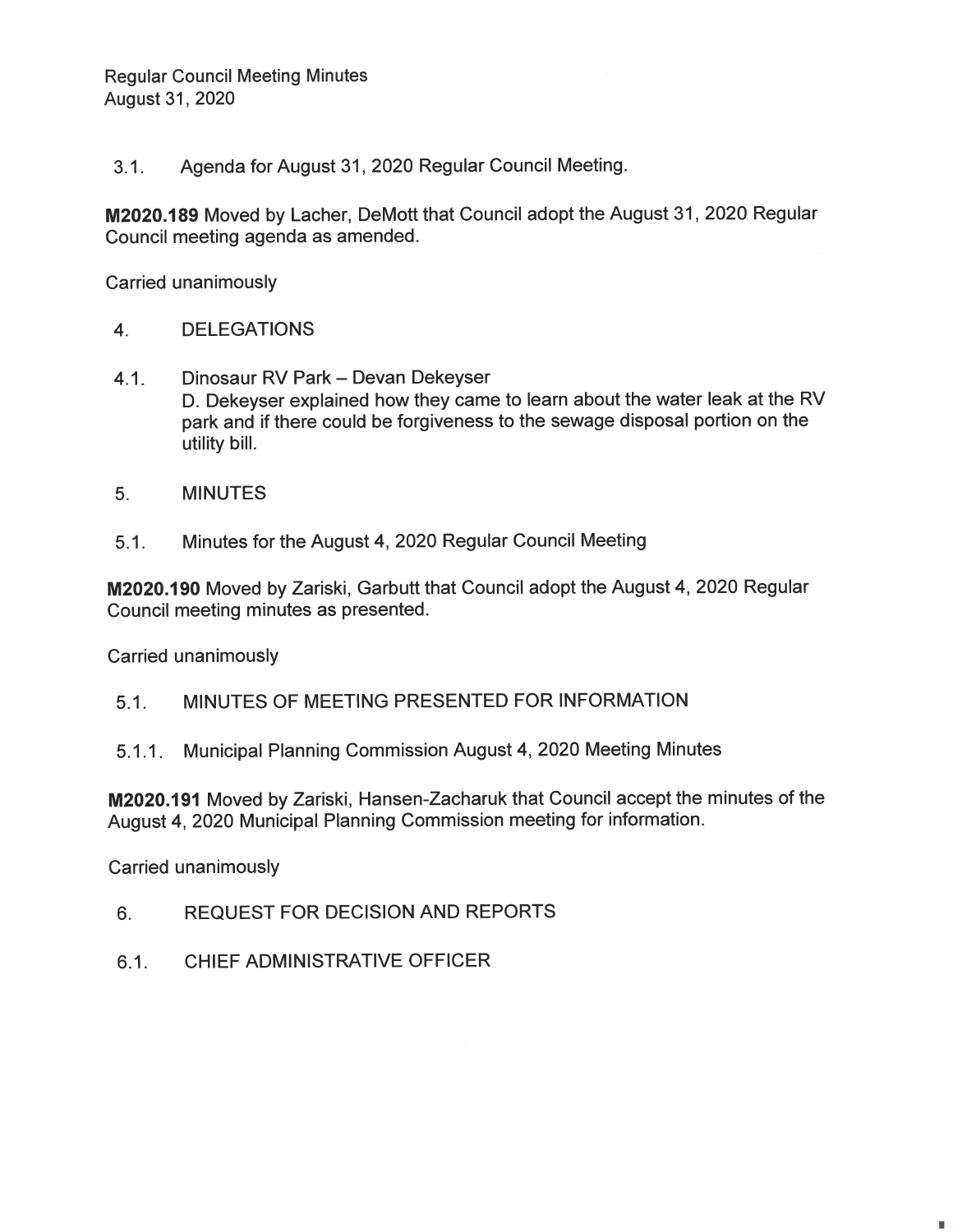## $6.2.$ **CHIEF RESILIENCY & FLOOD MITIGATION OFFICER**

## $6.2.1.$ Request for Decision - Flood Mitigation, Award for Engineering Design **Services**

D. Durnie presented the request for decision. Four firms submitted quotes and may be engaged for different aspects of the project in the future. Durnie explained to Council how and why the particular companies were awarded the contracts and the type of work they will be completing for flood mitigation.

Durnie confirmed that there would be ongoing community engagement events to keep the public informed on the progress of the flood mitigation project. More information on the amendments for the Municipal Development Plan and the Land Use Bylaw will be presented at a future Council meeting.

For questions about flood mitigation please contact the flood mitigation office. Amendment accepted.

M2020.192 Moved by Zariski, Lacher that the Council of the Town of Drumheller engage SweetTech Engineering Consultants to undertake engineering design services for initially assigned flood mitigation infrastructure projects to the value of \$300,000.00, and further;

That Council award the contract for the provision of Geotechnical Engineering Coordination Services to Parkland Geotechnical Consulting Ltd. for an estimated value of \$300,000.00.

Discussion:

After further discussion, Councillor Garbutt suggested the following amendment to the motion:

"...flood mitigation infrastructure projects up to the value of \$300,000.00..." and

"...for an estimated value up to the value of \$300,000.00."

Council accepted the amendment to motion M2020.192.

Carried unanimously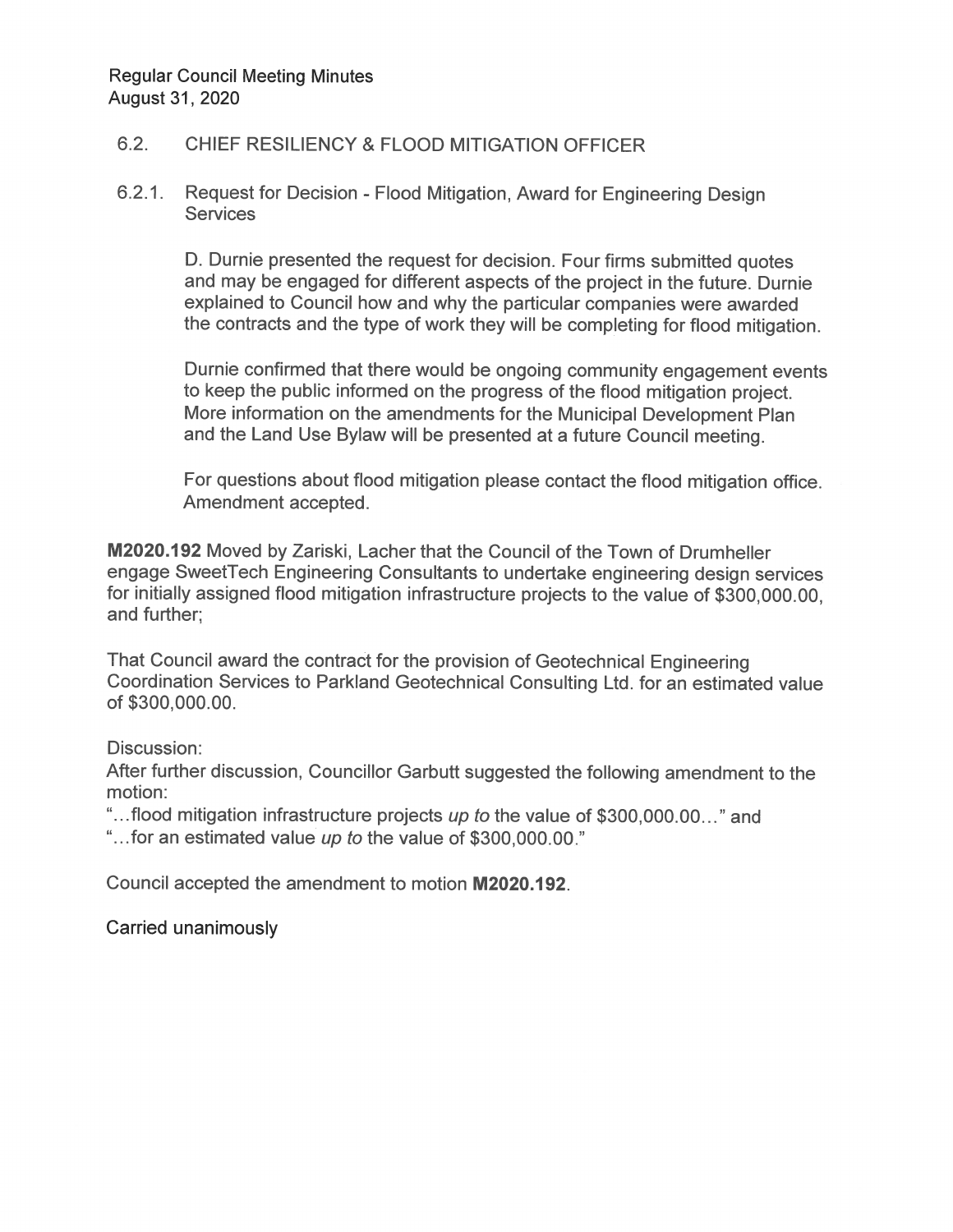## 6.3. DIRECTOR OF INFRASTRUCTURE SERVICES

6.3.1. Water/Wastewater Utility Bill Forgiveness Presentation- Utilities Manager, B. Adams

Presenters by D. Brett, B. Adams, Utilities Manager, S. Thompson, Utility/Cemetery Clerk.

B. Adams presented information about utility bill forgiveness procedures and policies from other communities as well as the residential industry standard in Alberta.

8. Thompson gave an overview of how residential and commercial utiities are monitored, how payments are processed, and clients are informed of issues. The presenters answered questions related to water/wastewater procedures for residential vs commercial properties.

A formal request for decision outlining the Customer Assistance Program (CAP) payment plan will be brought forward to Council at a later date.

M2020.193 Moved by Makowecki, Hansen-Zacharuk that Council direct administration to implement the following procedures;

- 1. The Town continue to follow the industry standard practice of billing forall water that goes through the meter and flagging potential leaks through the water billing software.
- . The Town continue to follow the industry standard practice of billing sanitary sewer at set percentage of volume through the water meter (for Drumheller this is 80%).
- 3. Provide the public with access to a "high water consumption checklist".
- 4. For those customers that cannot find the leak we can provide a meter read history report. In some cases we could provide assistance to find the leak, but not to repair the leak.
- 5. A Customer Assistance Program (CAP) payment plan system be implemented for customers who receive a high consumption bill to the give the consumer time to pay prior to implementing any penalties.

## Discussion:

After discussion Councillor Garbutt suggested that the motion be tabled resulting in no changes to the current administrative procedures.

M2020.194 Moved by Garbutt, Hansen-Zacharuk that Council table motion M2020.193.

- 5 For: Councillors DeMott, Garbutt, Hansen-Zacharuk, Mackoweki, Zariski
- 2 Opposed: Mayor Colberg, Councillor Lacher

**Carried**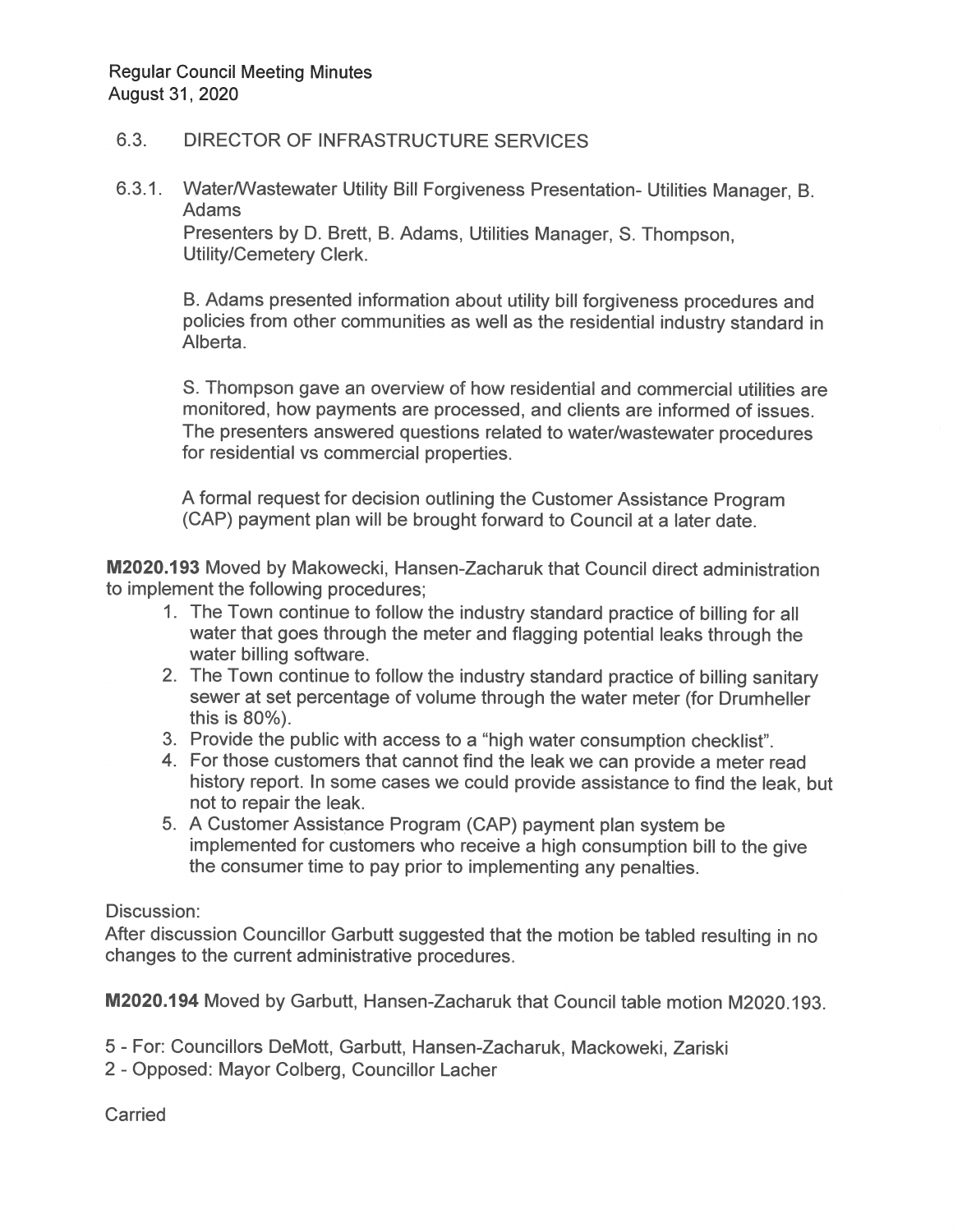6.3.2. Request for Decision - Kick It to The Curb Weekend, Sept 11, 12, 13

M2020.195 Moved by Hansen-Zacharuk, Zariski that Council approve the implementation for the Kick It to the Curb program, as an adjunct to our annual Community Clean Up program, on September 11, 12 and 13, 2020 from 8:00am -8:00pm each day.

6 - For: Mayor Colberg, Councillors DeMott, Lacher, Hansen-Zacharuk, Makoweki, Zariski,

1 - Opposed: Councillor Garbutt

Carried

- $6.4.$ **MANAGER OF RECREATION**
- 6.4.1. Report on the Opening of Town Owned Facilities

D. Goldthorpe, Manager of Recreation, Arts and Culture described the procedures that are being implemented in order to safely reopen the Town owned facilities on September 9th, 2020. For more information please contact the facility or the Town of Drumheller website for more information.

6.4.2. Request for Decision - Recreation Fees - Reopening 2020

M2020.196 Moved by Hansen-Zacharuk, Lacher that Council direct administration to continue to suspend the collection of monthly membership fees for those on automatic withdrawals and extend those memberships by the length of time the member was unable to use the facility up to January 2, 2021.

Carried unanimously

M2020.197 Moved by Lacher, Zariski that Council direct administration to permit and promote general public and member use of the Aquaplex and the Badlands Community Facility free for the month of September 2020.

Carried unanimously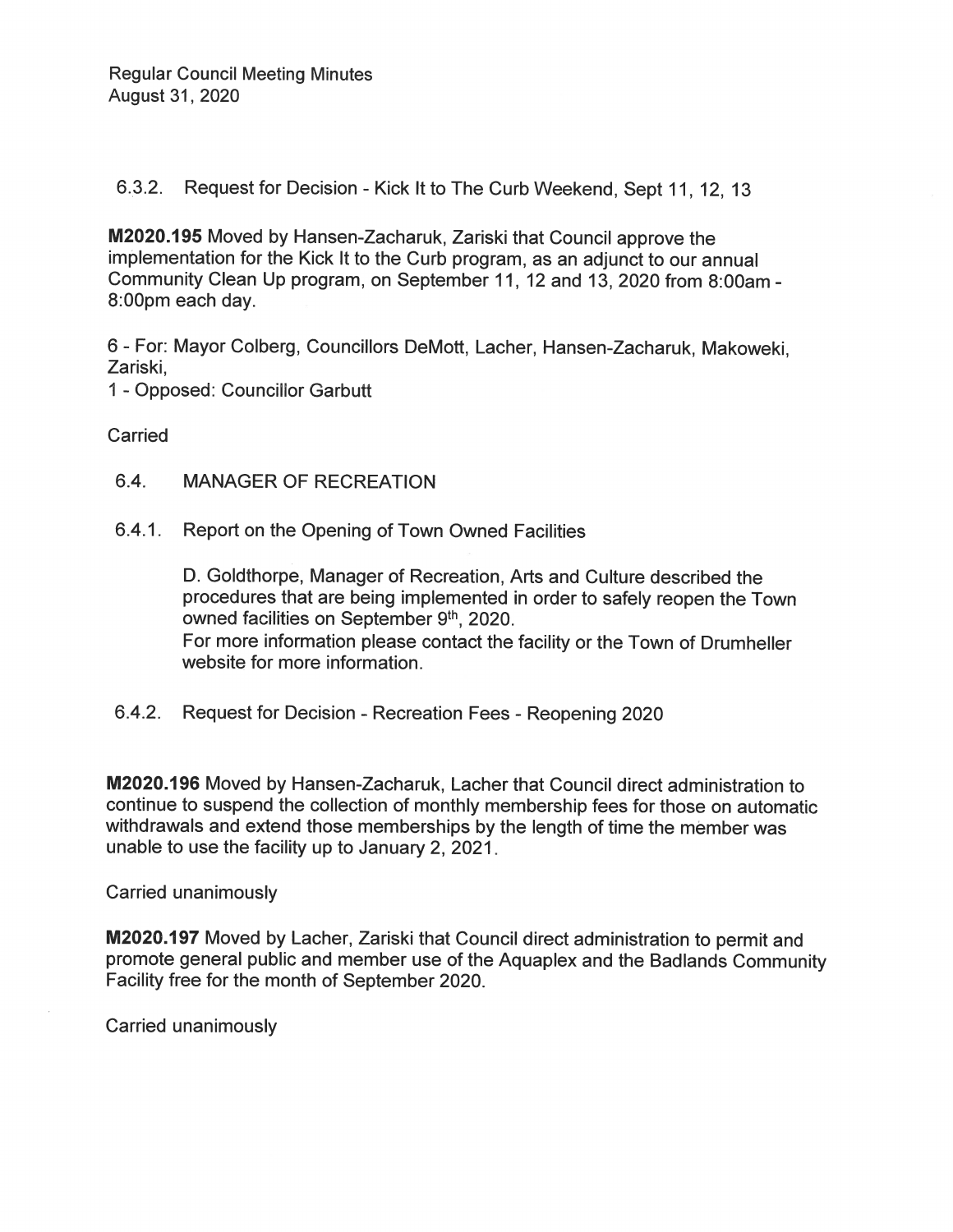**Regular Council Meeting Minutes** August 31, 2020

Break started 5:50pm Break ended 5:58pm

 $7<sub>1</sub>$ PUBLIC HEARING TO COMMENCE AT 5:30 PM

- $7.1.$ Closing a Portion of Undeveloped Lane Bylaw 16.19
	- 1. Mayor Call to Order: 5:58pm
	- 2. CAO Introduction of Matter: Information 16.19
	- 3. Written Submissions: N/A
	- 4. Palliser Presentation: N/A
	- 5. Public to Speak: Sharleen Douglass
	- 6. Read names to Speak: Sharleen Douglass
	- 7. Council any objections to speakers:
	- 8. Rules of Procedure: In Favour: Sharleen Douglass Opposed: N/A
	- 9. Council Questions about submissions: N/A
	- 10. Rebuttals:

Mayor Calls for Public Hearing to Close: 6:05pm

- $7.2.$ Closing a Portion of 3 Street S.W. Bylaw 17.19
	- 1. Mayor Call to Order: 6:05pm
	- 2. CAO Introduction of Matter: 17.19
	- 3. Written Submissions: N/A
	- 4. Palliser Presentation: N/A
	- 5. Public to Speak: N/A
	- 6. Read names to Speak:
	- 7. Council any objections to speakers:
	- 8. Rules of Procedure: In Favour: N/A Opposed: N/A
	- 9. Council Questions about submissions: No
	- 10. Rebuttals:

Mayor Calls for Public Hearing to Close: 6:06pm

- 8. **PUBLIC HEARING DECISIONS**
- Closing a Portion of Undeveloped Lane Bylaw 16.19 Second Reading  $8.1.$